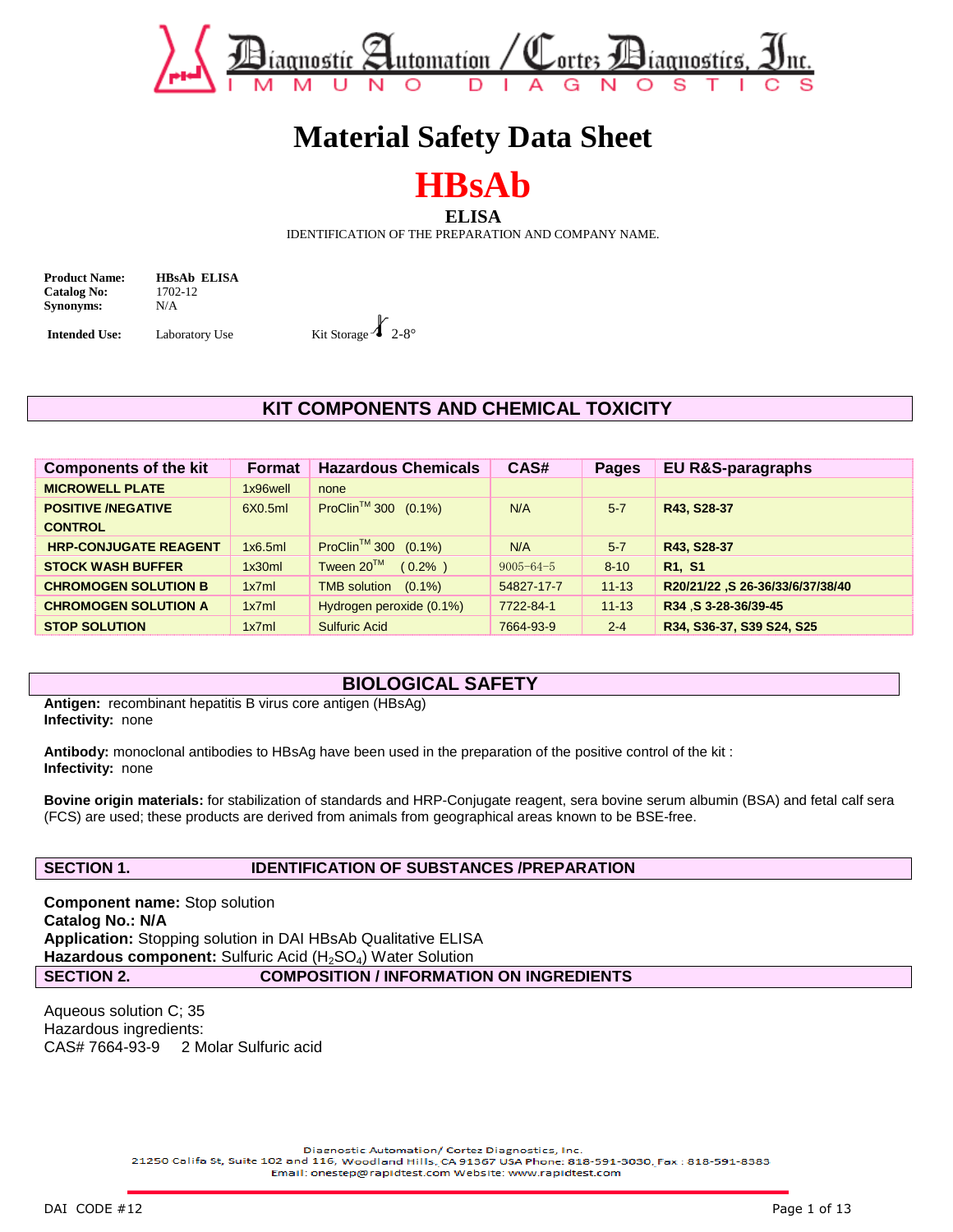

**SECTION 3. HAZARD IDENTIFICATION**

**C** Corrosive **( not indicated on reagent label ) R34** Cause burns

# **SECTION 4. FIRST AID MEASURES**

- **After inhalation** In case of unconsciousness place patient stably in side position for transportation
- **After skin contact** Immediately wash with water and soap and rinse thoroughly
- **After eye contact** Rinse opened eye for several minutes under running water
- **After swallowing** Drink plenty of water and provide fresh air. Call for a doctor immediately

# **SECTION 5. FIRE FIGHTING MEASURES**

**Suitable extinguishing agents:** CO<sub>2</sub>, powder or water spray. Fight larger fires with water spray or alcohol resistant foam. **Non-applicable extinguishing media:** Undetermined

**Special exposure hazards arising from the substance or preparation itself:** Undetermined **Special protective equipment for fire fighters.** Not required

### **SECTION 6. ACCIDENTAL RELEASE MEASURES**

**Personal precautions:** Wear protective equipment. Keep unprotected persons away.

### **Environmental precautions:**

- $\triangleright$  Prevent seepage into sewage system, work pits and cellars. Dilute with plenty of water.
- Do not allow entering sewers/ surface or ground water.

### **Measures for cleaning**

- $\triangleright$  Absorb with liquid-binding material (sand, diatomite, acid binders, universal binders, sawdust).
- Use neutralizing agent.
- Dispose contaminated material as waste according to item 13.
- $\triangleright$  Ensure adequate ventilation.

# **SECTION 7.** HANDLING AND STORAGE

**Handling:** Cannot be stored indefinitely

**Information for safe handling, fire, and explosion protection:** No special measures required **Storage:**

**Requirements to be met by storerooms and receptacles:** Store in cool, well-ventilated location, away from any area where fire hazard may be present.

**Information about storage in one common storage facility:** Store separately from incompatible materials.

**Common storage facility:** Not special requirements

**Further information about storage conditions:** Keep vials tightly closed. Protect against physical damage.

**Storage class and class according to regulation on flammable liquids:** Void

# **SECTION 8. EXPOSURE CONTROL / PERSONAL PROTECTION**

# **Additional information about design of technical facilities:**

# **Ingredients with limit values that require monitoring at the workplace:**

The product does not contain any relevant quantities of materials with critical values that have to be monitored at the workplace

**Additional information:** The lists valid during the making were used as basis

Personal protective equipment **S36, S37, S39** 

**General protective and hygienic measures**

Immediately remove all soiled and contaminated clothing

Wash hands before breaks and at the end of work

Avoid contact with the eyes **S25** and skin **S24**

Diagnostic Automation/ Cortez Diagnostics, Inc.

21250 Califa St, Suite 102 and 116, Woodland Hills, CA 91367 USA Phone: 818-591-3030, Fax: 818-591-8383 Email: onestep@rapidtest.com Website: www.rapidtest.com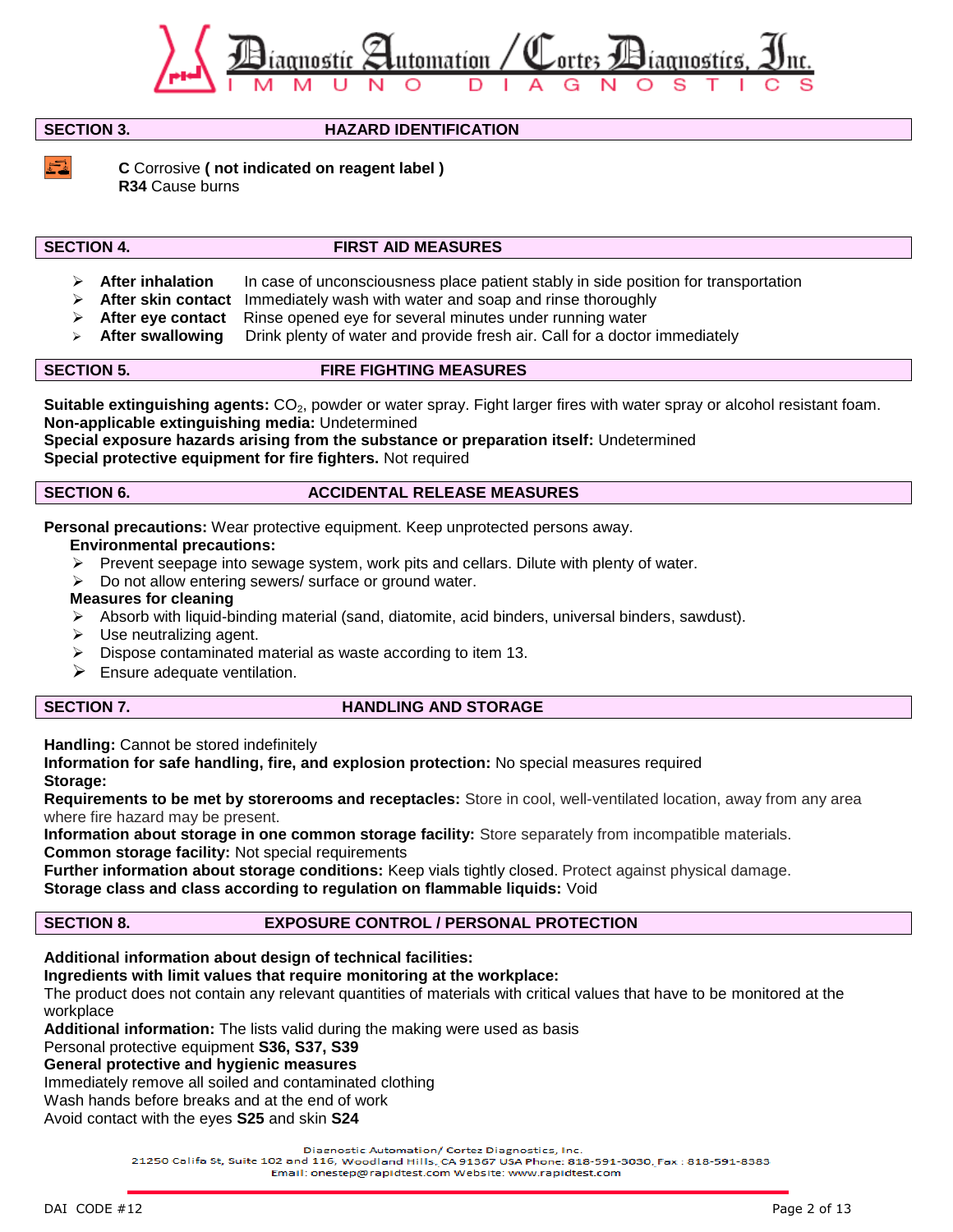

**Respiratory protection:** Not required **Hand protection: S37** required **Eye protection: S39** required

# **SECTION 9. IMPORTANT HEALTH, SAFETY AND ENVIRONMENTAL INFORMATION**

**Color:** Colorless **Color: Colorless Odor: Odor: Odor: Odor: Odor: Odor: Odor: Odor: Odor: Odor: Odor: Odor: Odor: Odor: Odor: Odor: Odor: Odor: Odor: Odor: Odor: Odor: Odor: Flash point:** N/A **Vapor pressure:** N/A **Oxidizing properties:** Evaporation rate: N/A **Explosivity :**N/A **Melting point:** N/A **Relative density:** N/A **PH : 0.5** 

**Form:** liquid **Solvent content:** Organic solvents 0 % **Boiling point:** N/A **Danger of explosion:** No explosion hazard. **Self-igniting:** Not selfigniting. **Solubility in Water:** Totally miscible

### **SECTION 10. STABILITY AND REACTIVITY**

**Thermal decomposition:** If used according to specifications the reagent will not decompose **Conditions to be avoided:**

**Dangerous reactions:** No dangerous reactions known

**Dangerous decomposition products:** No dangerous decomposition products known

### **SECTION 11. TOXICOLOGICAL INFORMATION**

**Acute toxicity:**

**Primary irritant effect:**

- **On the skin:** Caustic effect on skin and mucous membranes.
- **On the eye:** Strong caustic effect.

**Sensitization:** No sensitizing effects known.

### **Additional toxicological information:**

The product shows the following dangers:

**Corrosive -** Swallowing will lead to a strong caustic effect on mouth and throat and to the danger of perforation of esophagus and stomach.

### **SECTION 12.** ECOLOGICAL INFORMATION

**Ecotoxisity:** N/A **Mobility:** N/A **Persistence and degradability: Bioaccumulative potential Others:** Hazardous for water

Danger to drinking water if even small quantities leak into the ground. Should not be allowed to reach ground water, water route or sewage system undiluted or unneutralized.

#### **SECTION 13.** DISPOSAL CONSIDERATIONS

**Recommendation** Smaller quantities can be disposed of with household waste.

# **Uncleaned packaging:** N/A

**Recommended cleansing agents:** Water, if necessary together with cleansing agents.

**SECTION 14. TRANSPORT INFORMATION**

### **Land Transport ADR/RID**

Shipping name: Sulfuric Acid Water Solution as Stop solution in DAI HBsAb Qualitative ELISA Packaging group: II

Diagnostic Automation/ Cortez Diagnostics, Inc.

21250 Califa St, Suite 102 and 116, Woodland Hills, CA 91367 USA Phone: 818-591-3030, Fax: 818-591-8383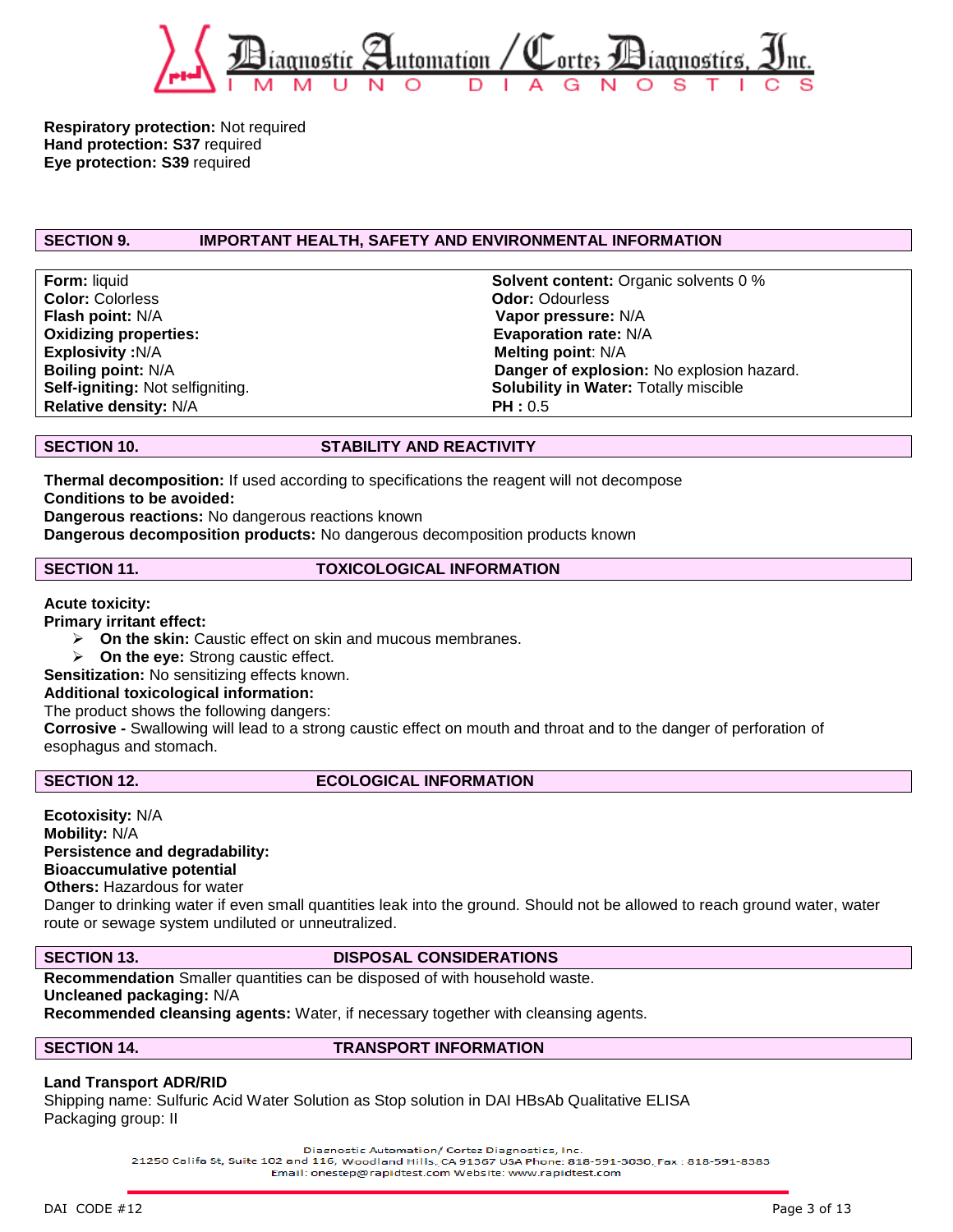

#### Classification: R34 **Maritime Transport IMDG/GGVSee**

Shipping name: Sulfuric Acid Water Solution as Stop solution in DAI HBsAb Qualitative ELISA Packaging group: II Classification: R34 EmS: 8-06 Marine pollutant: No **Air Transport ICAO/IATA** Shipping name: Sulfuric Acid Water Solution as Stop solution in DAI HBcAb Qualitative ELISA Packaging group: II Classification: R34

#### **SECTION 15.** REGULATIONS

# **Code letter and hazard designation of product:** N/A

**Risk phrases:** R34 Causes burns.

#### **Safety phrases:**

S26 In case of contact with eyes, rinse immediately with plenty of water and seek medical advice.

S36/37/39 Wear suitable protective clothing, gloves and eye/face protection.

S45 In case of accident or if you feel unwell, seek medical advice immediately (show the label where possible).

S60 This material and its container must be disposed of as hazardous waste.

**Water hazard class:** hazardous for water.

#### **SECTION 16. OTHERS**

This information is based on our present state of knowledge and according to the internationally and domestically available literature. However, this MSDS shall not be used as a warranty for any specific product features. The MSDS is not a legally valid contractual relationship.

### **SECTION 1. IDENTIFICATION OF SUBSTANCES /PREPARATION**

| <b>Component name:</b>            | Positive control/Negative control, HRP Conjugate                                                    |
|-----------------------------------|-----------------------------------------------------------------------------------------------------|
| Catalog No.: N/A                  | <b>Application:</b> For determination of the successes of the assay in DAI HBsAb Quantitative Elisa |
| Catalog No.: N/A                  | Application: HRP conjugate of HBsAg in DAI HBsAb qualitative ELISA                                  |
| Hazardous component: ProClin™ 300 |                                                                                                     |

**SECTION 2. COMPOSITION / INFORMATION ON INGREDIENTS** 

Aqueous solution Xi; 35 0.1% Hazardous ingredients: CAS# N/A

### **SECTION 3. HAZARD IDENTIFICATION**

 $\overline{\bm{x}}$ **Xi** Irritant **( not indicated on reagent label ) R43** May cause sensitization by skin contact

➤

### **SECTION 4. FIRST AID MEASURES**

- **EXECTER 14 After inhalation** In case of unconsciousness place patient stably in side position for transportation
- **After skin contact** Immediately wash with water and soap and rinse thoroughly
- **After eye contact** Rinse opened eye for several minutes under running water
- **After swallowing** Drink plenty of water and provide fresh air. Call for a doctor immediately

Diagnostic Automation/ Cortez Diagnostics, Inc.

21250 Califa St, Suite 102 and 116, Woodland Hills, CA 91367 USA Phone: 818-591-3030, Fax: 818-591-8383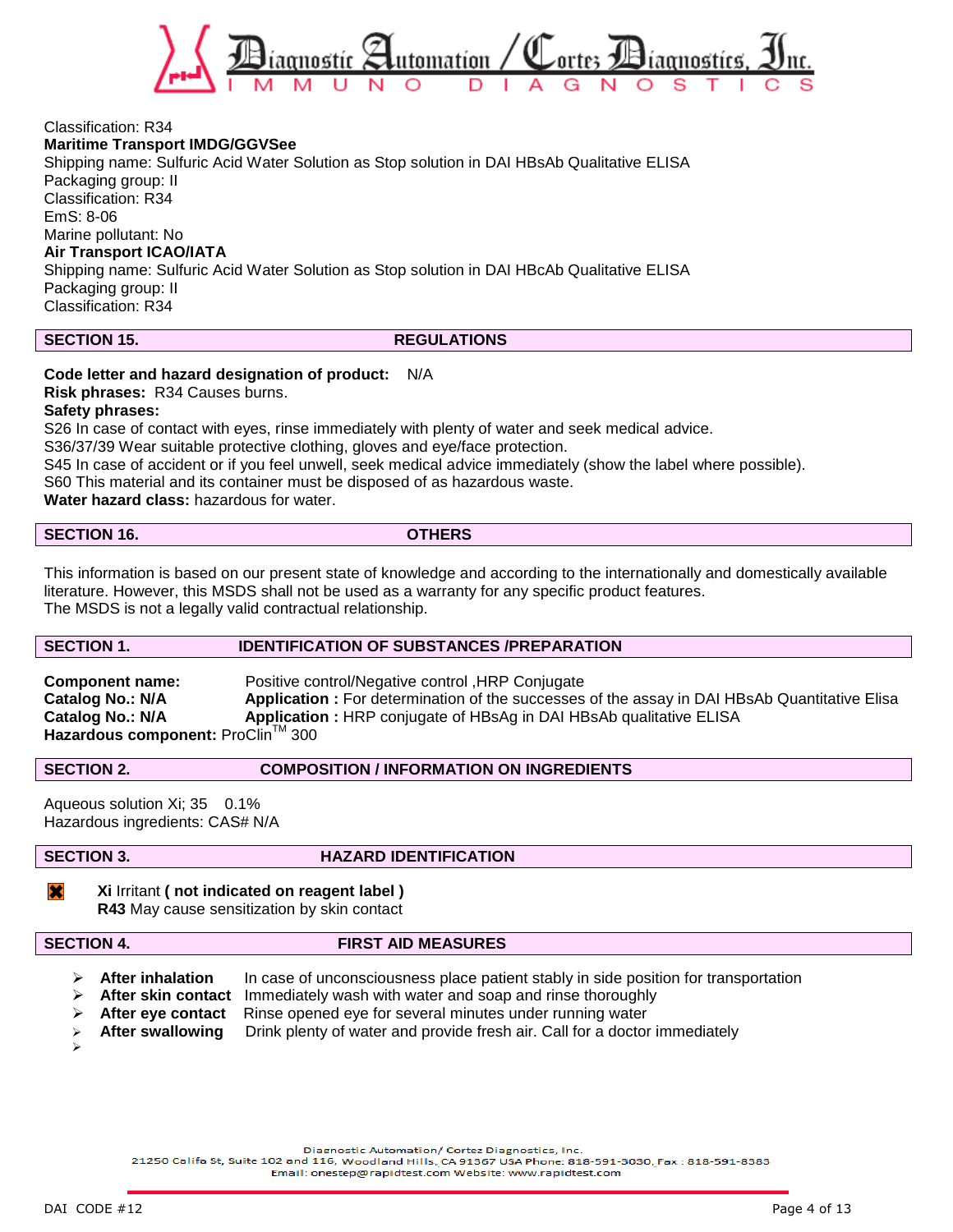

# **SECTION 5. FIRE FIGHTING MEASURES**

**Suitable extinguishing agents:** CO<sub>2</sub>, powder or water spray. Fight larger fires with water spray or alcohol resistant foam. **Non-applicable extinguishing media: N/A**

**Special exposure hazards arising from the substance or preparation itself, combustion products, resulting gases, etc.:** Emits toxic fumes under fire conditions

**Special protective equipment for fire fighters.** Wear self-contaminated breathing apparatus and protective clothing to prevent contact with skin and eyes

### **SECTION 6. ACCIDENTAL RELEASE MEASURES**

**Personal precautions:** Wear protective equipment. Keep unprotected persons away.

### **Environmental precautions:**

- $\triangleright$  Prevent seepage into sewage system, work pits and cellars.
- Dilute with plenty of water.
- $\triangleright$  Do not allow entering sewers/ surface or ground water.

### **Measures for cleaning**

- Absorb with liquid-binding material (sand, diatomite, acid binders, universal binders, sawdust).
- $\triangleright$  Dispose contaminated material as waste according to item 13.
- $\triangleright$  Ensure adequate ventilation.

### **SECTION 7. HANDLING AND STORAGE**

**Handling:**

**Information for safe handling:** No special measures required

Information about fire - and explosion protection: No special measures required **Storage:**

**Requirements to be met by storerooms and receptacles:** Store in cool, well-ventilated location, away from any area where fire hazard may be present.

**Information about storage in one common storage facility:** Store separately from incompatible materials. **Common storage facility:** Not special requirements

**Further information about storage conditions:** Keep vials tightly closed. Protect against physical damage.

**Storage class and class according to regulation on flammable liquids:** Void

**SECTION 8. EXPOSURE CONTROL /PERSONAL PROTECTION**

### **Additional information about design of technical facilities:**

### **Ingredients with limit values that require monitoring at the workplace:**

The product does not contain any relevant quantities of materials with critical values that have to be monitored at the workplace

May cause sensitization by skin contact **R 43**

In case of accident or if you feel unwell, seek medical advice immediately **S45**

Avoid release to the environment **S 61**

**Additional information:** The lists valid during the making were used as basis

#### **Personal protective equipment S36, S37, S39**

#### **General protective and hygienic measures**

Immediately remove all soiled and contaminated clothing. In case of contact with the eyes, rinse immediately with plenty of water and seek medical advice

Wash hands before breaks and at the end of work

Avoid contact with the eyes **S25** and skin **S24**

**Respiratory protection:** Not required

**Hand protection: S37** required

**Eye protection: S39** required

Diagnostic Automation/ Cortez Diagnostics, Inc.

21250 Califa St, Suite 102 and 116, Woodland Hills, CA 91367 USA Phone: 818-591-3030, Fax: 818-591-8383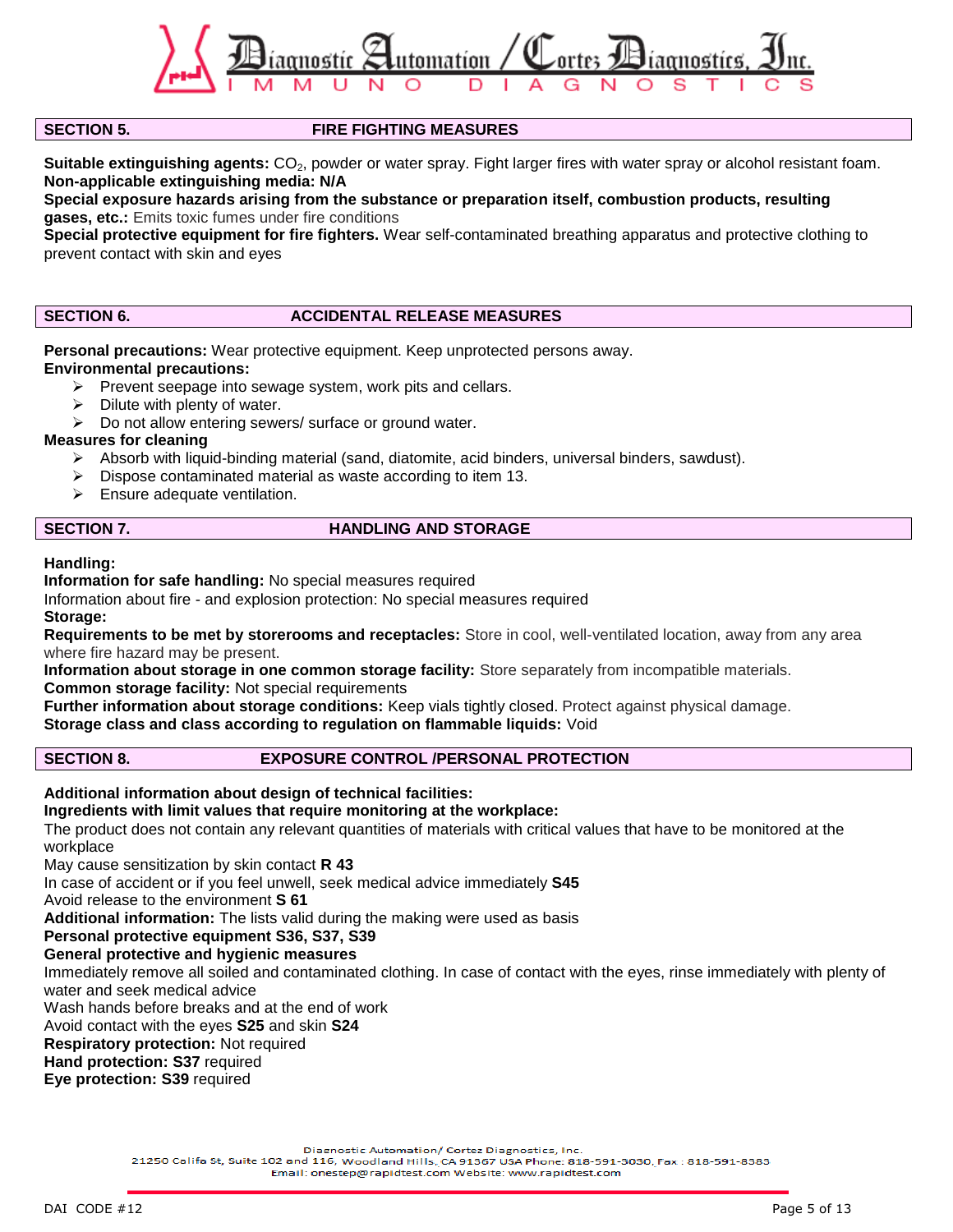

#### **SECTION 9. IMPORTANT HEALTH, SAFETY AND ENVIRONMENTAL INFORMATION**

**Form:** liquid **PH :** 4.1 **Color:** Colorless **Color:** Colorless **Odour:** Odourless **Flash point:** 66.11C **Vapour pressure:** >1 G/L **Oxidising properties: N/A <b>Evaporation rate:** <1 **Explosivity:** N/A **Boiling point: 189C Relative density: N/A**  $\qquad \qquad$  **Solvent content:** N/A

**Melting point:** -40C **Danger of explosion:** No explosion hazard. **Self-igniting:** Not selfigniting. **Solubility in Water:** Fully miscible Z1076

#### **SECTION 10. STABILITY AND REACTIVITY**

**Thermal decomposition:** If used according to specifications the reagent will not decompose **Conditions to be avoided:**

**Incompatibilities :** OXIDIZING AGENTS, REDUCING AGENTS, AMINES , MERCAPTANS **Hazardous combustion or decomposition products:** NITROGEN OXIDES, SULFUR OXIDES, HYDROGEN CHLORIDE GAS **Hazardous polymerization:** Will not occur

#### **SECTION 11. TOXICOLOGICAL INFORMATION**

#### **Acute toxicity:**

**Primary irritant effect:**

- **On the skin:** Sensitization effect on skin and mucous membranes.
- **On the eye:** Strong caustic effect.

#### **Additional toxicological information:**

Acute effects – causes burns and sensitization (allergic effects) on the skin. Extremely destructive to the tissue of the mucous membranes and upper respiratory tract, the skin and the eyes. Maybe harmful if inhalated or swallowed .

#### **INHALATION MAY RESULT IN SPASM, INFLAMMATION AND EDEMA OF THE LARYNX AND BRONCHI, CHEMICAL PNEUMONITIS AND PULMONARY EDEMA. SYMPTOMS OF EXPOSURE MAY INCLUDE BURNING SENSATION, COUGHING, WHEEZING, LARYNGITIS, SHORTNESS OF BREATH, HEADACHE, NAUSEA AND VOMITING. EXPOSURE CAN CAUSE: DERMATITIS**

### **SECTION 12.** ECOLOGICAL INFORMATION

**Ecotoxisity:** N/A **Mobility:** N/A **Persistence and degradability: N/A Bioaccumulative potential: N/A**

**Others:** Hazardous for water; Very toxic to aquatic organisms **S 50;** Do not allow product to reach ground water, water course or sewage system. Danger to drinking water if even small quantities leak into the ground.

#### **SECTION 13. DISPOSAL CONSIDERATIONS**

To be disposed only by professional waste disposal service. Dissolve the material with a combustible solvent and burn in a chemical incinerator equipped with an afterburner and scrubber.

#### **SECTION 14. TRANSPORT INFORMATION**

### **Land Transport ADR/RID**

Shipping name: ProClin<sup>™</sup> 300 as a preservative reagent in DAI HBsAb Qualitative ELISA Packaging group: II Classification: R34

# **Maritime Transport IMDG/GGVSee**

Shipping name: ProClin<sup>™</sup> 300 as a preservative reagent in DAI HBsAb Qualitative ELISA Packaging group: II

Diagnostic Automation/ Cortez Diagnostics, Inc.

21250 Califa St, Suite 102 and 116, Woodland Hills, CA 91367 USA Phone: 818-591-3030, Fax: 818-591-8383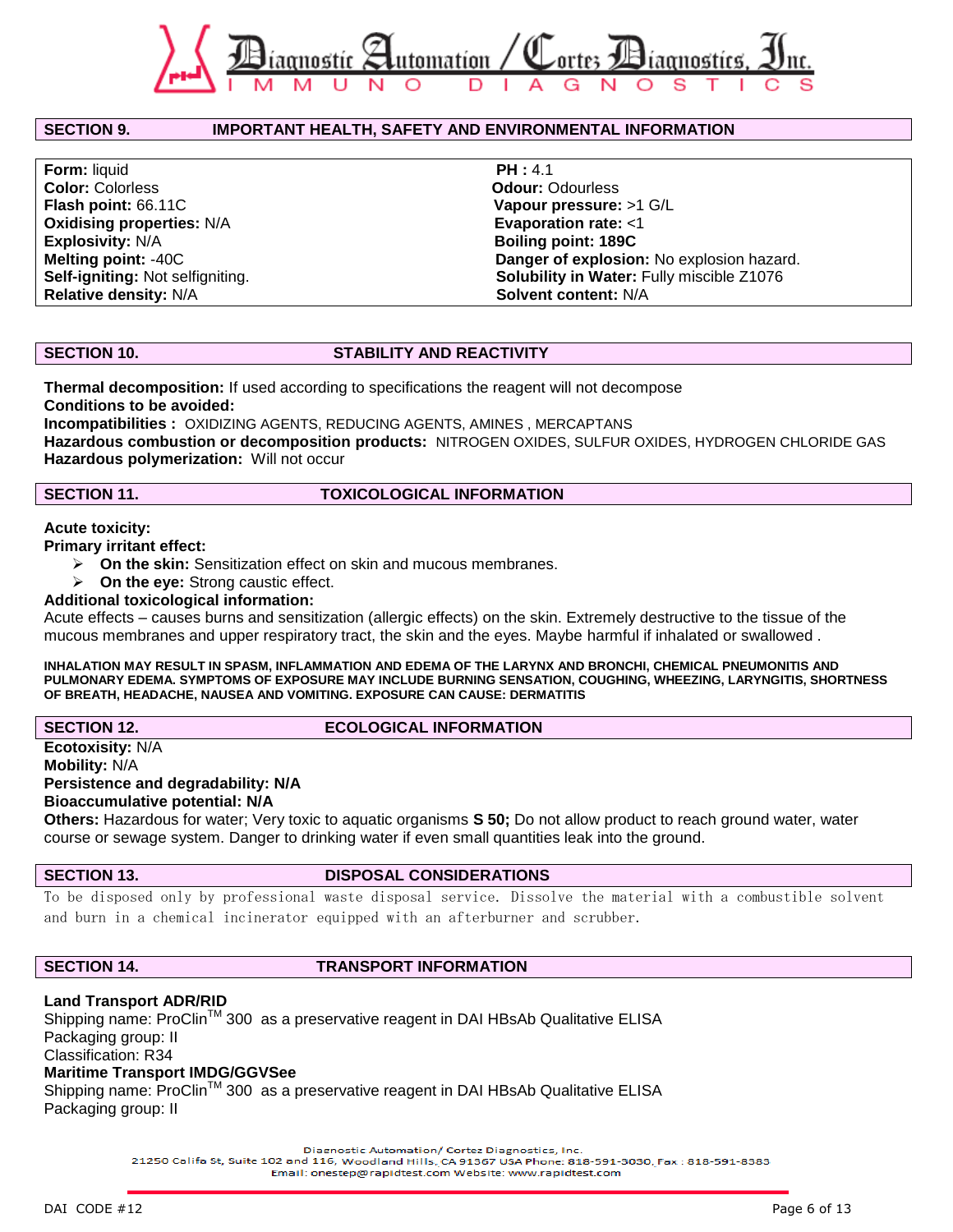

Classification: R43 EmS: 8-06 Marine pollutant: Yes **Air Transport ICAO/IATA** Shipping name: ProClin™ 300 as a preservative reagent in DAI HBsAb Qualitative ELISA Packaging group: II Classification: R43

#### **SECTION 15.** REGULATIONS

### **Code letter and hazard designation of product:** N/A

**Risk phrases:** R43 May cause sensitization by skin contact

#### **Safety phrases:**

S26 In case of contact with eyes, rinse immediately with plenty of water and seek medical advice.

S36/37/39 Wear suitable protective clothing, gloves and eye/face protection.

S60 This material and its container must be disposed of as hazardous waste.

S 45 In case of accident or if you feel unwell, seek medical advice immediately.

S 61 Avoid release to the environment.

**Water hazard class:** hazardous for water.

# **SECTION 16. OTHERS**

This information is based on our present state of knowledge and according to the internationally and domestically available literature. However, this MSDS shall not be used as a warranty for any specific product features. The MSDS is not a legally valid contractual relationship.

### **SECTION 1. IDENTIFICATION OF SUBSTANCES /PREPARATION**

**Component name:** 20 X Stock Wash Buffer **Catalog No.: N/A Application:** Washing solution in DAI HBsAb Qualitative ELISA **Hazardous component:** Tween 20 (0.2%) **Synonyms:** Polyoxyehtylene (**20**) sorbitan monolaurate

#### **SECTION 2. COMPOSITION / INFORMATION ON INGREDIENTS**

Aqueous solution **R1, S1 (As raw material)** Hazardous ingredients: CAS# 9005-64-5

### **SECTION 3. HAZARD IDENTIFICATION**

- **Inhalation:** May cause mild irritation to respiratory tract.
- **Swallowing:** May cause gastrointestinal irritation.
- **Skin Contact:** Contact may cause irritation.
- **Eye Contact:** May cause irritation.

# **SECTION 4. FIRST AID MEASURES**

- **After inhalation:** N/A
- **After swallowing:** Get medical attention immediately. Never give anything by mouth to an unconscious person. Call for a doctor immediately
- **After skin contact** Immediately wash with water and soap and rinse thoroughly. Get medical attention if irritation develops or persists.
- **After eye contact:** Rinse opened eye for several minutes under running water. Get medical attention immediately.

Diagnostic Automation/ Cortez Diagnostics, Inc.

21250 Califa St, Suite 102 and 116, Woodland Hills, CA 91367 USA Phone: 818-591-3030, Fax: 818-591-8383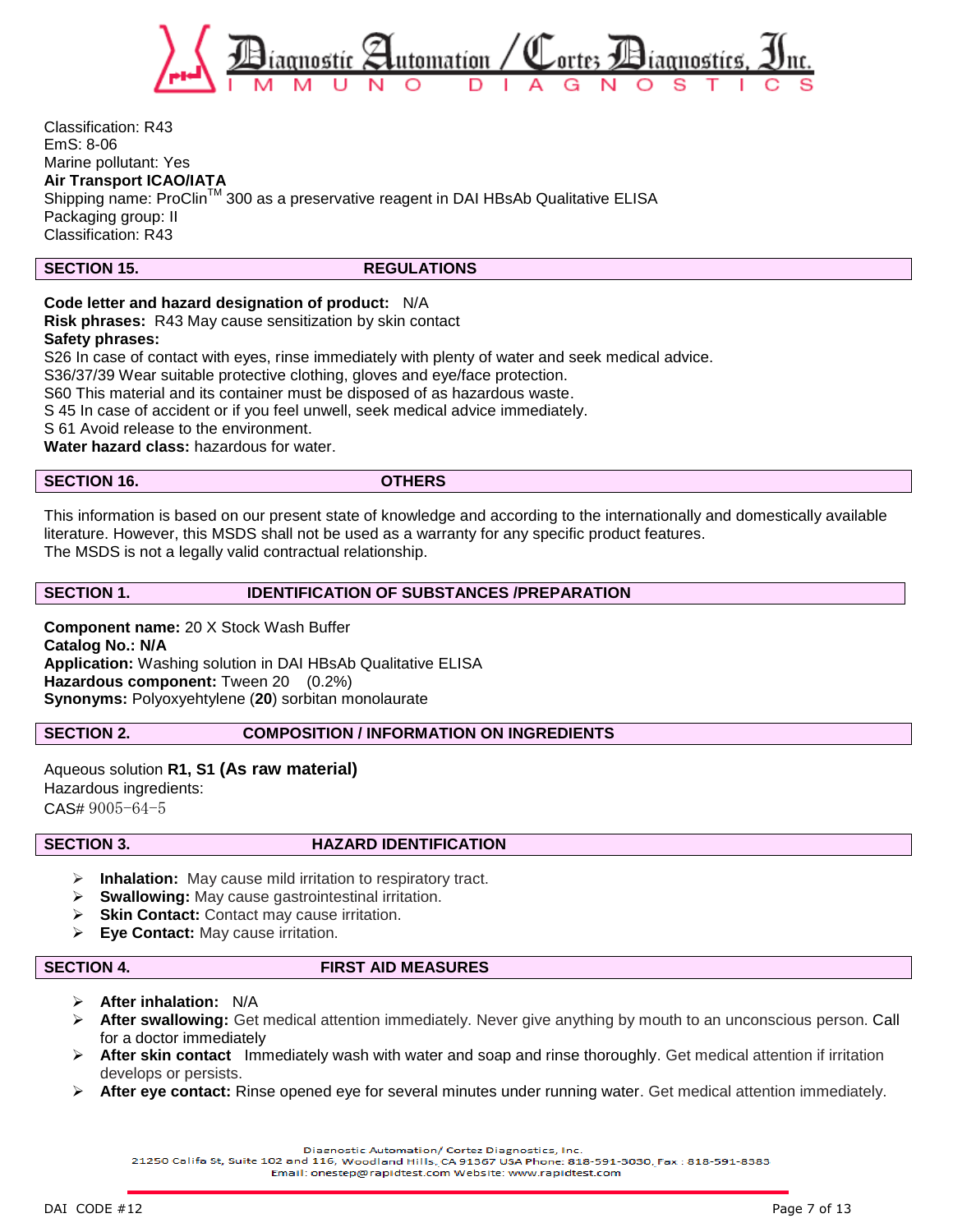

# **SECTION 5. FIRE FIGHTING MEASURES**

**Suitable extinguishing agents:** N/A

**Non-applicable extinguishing media:** N/A

**Special exposure hazards arising from the substance or preparation itself, combustion products, resulting gases, etc.:** Explosive when dry **R1 ( As raw material)** 

**Special protective equipment for fire fighters.** Wear self-contaminated breathing apparatus and protective clothing to prevent contact with skin and eyes

# **SECTION 6.** ACCIDENTAL RELEASE MEASURES

**Personal precautions:** Wear protective equipment. Keep unprotected persons away.

# **Environmental precautions:**

- $\triangleright$  Prevent seepage into sewage system, work pits and cellars.
- $\triangleright$  Do not allow entering sewers/ surface or ground water.

# **Measures for cleaning**

- $\triangleright$  Absorb with liquid-binding material (sand, diatomite, acid binders, universal binders, sawdust).
- $\triangleright$  Dispose contaminated material as waste according to item 13.
- $\triangleright$  Ensure adequate ventilation.
- $\triangleright$  Use non-sparking tools

# **SECTION 7. HANDLING AND STORAGE**

# **Handling:**

**Information for safe handling:** Avoid contact with skin and eyes. Wash hands before eating and after handling. Follow good hygienic practices, including no eating, drinking, or smoking in work areas.

**Information about fire - and explosion protection:** No special measures required

#### **Storage:**

**Requirements to be met by storerooms and receptacles:** Store in cool, well-ventilated location, away from any area where fire hazard may be present.

**Information about storage in one common storage facility:** Store separately from incompatible materials. **Common storage facility:** Not special requirements

**Further information about storage conditions:** Keep vials tightly closed **S1** . Protect against physical damage. **Storage class and class according to regulation on flammable liquids:** Void

# **SECTION 8. EXPOSURE CONTROL /PERSONAL PROTECTION**

**Additional information about design of technical facilities:**

**Ingredients with limit values that require monitoring at the workplace:**

The product does not contain any relevant quantities of materials with critical values that have to be monitored at the workplace

Avoid release to the environment **S 61**

Keep locked up **S1**

# Explosive when dry **R1 ( As raw material)**

**Additional information:** The lists valid during the making were used as basis

**Personal protective equipment S36, S37, S39** 

# **General protective and hygienic measures**

Immediately remove all soiled and contaminated clothing. In case of contact with the eyes, rinse immediately with plenty of water. Wash hands before breaks and at the end of work

Avoid contact with the eyes **S25** and skin **S24**

# **Respiratory protection:** Not required

**Hand protection: S37** required

**Eye protection: S39** required

Diagnostic Automation/ Cortez Diagnostics, Inc.

21250 Califa St, Suite 102 and 116, Woodland Hills, CA 91367 USA Phone: 818-591-3030, Fax: 818-591-8383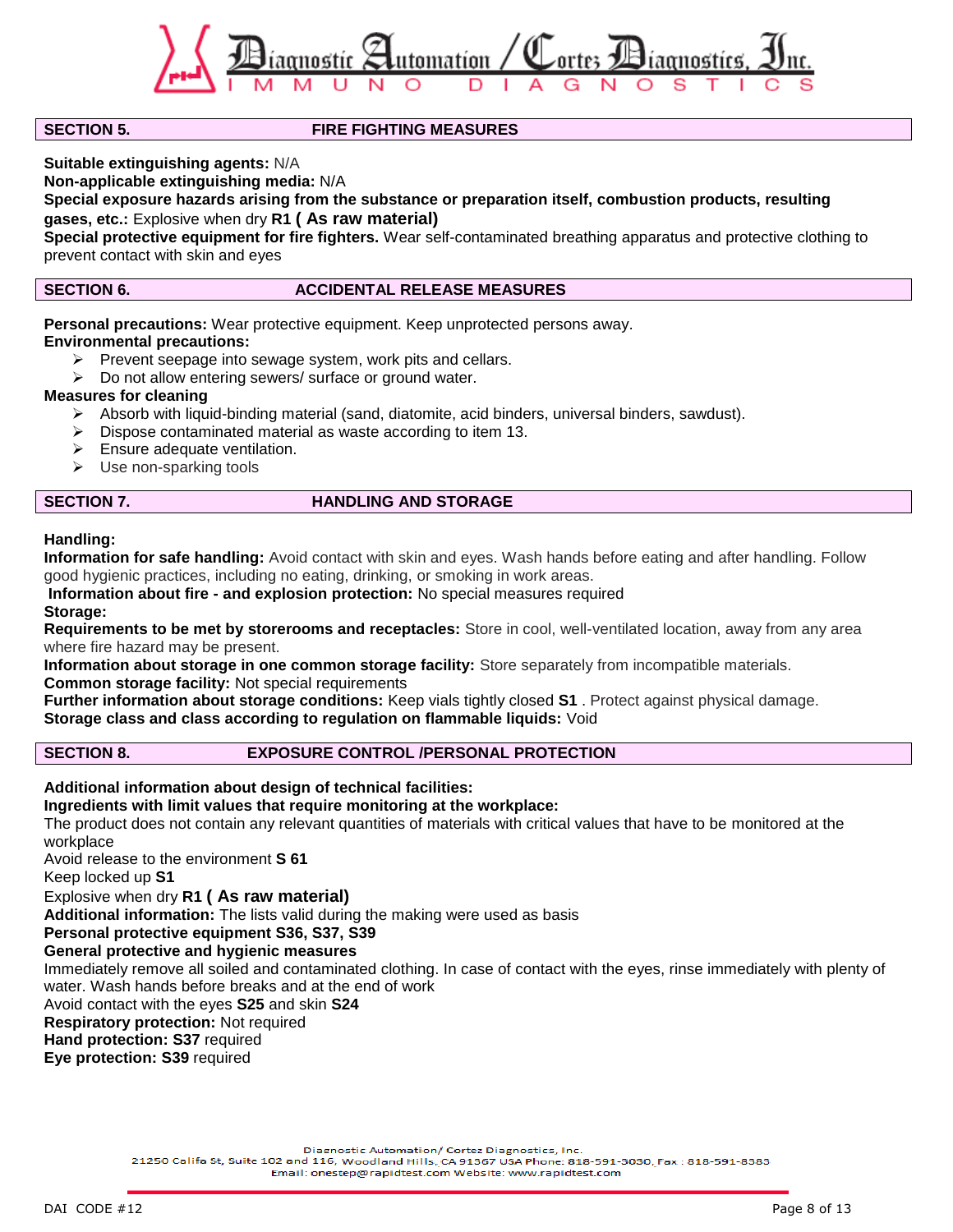

# **SECTION 9. IMPORTANT HEALTH, SAFETY AND ENVIRONMENTAL INFORMATION**

**Form:** liquid **PH :** N/A **Color:** Colorless **Color: Color: Color: Odour: Odour: Odour: Odour: Odour: Odour: Odour: Odour: Odour: Odour: Odour: Odour: Odour: Odour: Odour: Odour: Odour: Odour: Odour: Odou Flash point:** N/A **Vapour pressure:** N/A **Oxidising properties: N/A Explosivity:** N/A **Boiling point:** N/A **Relative density: N/A**  $\qquad \qquad$  **Solvent content:** N/A

**Melting point:** N/A **Danger of explosion:** Explosive when dry **Self-igniting:** Not selfigniting. **Solubility in Water:** Fully miscible

# **SECTION 10. STABILITY AND REACTIVITY**

**Thermal decomposition:** If used according to specifications the reagent will not decompose **Conditions to be avoided: Incompatibilities:** N/A **Hazardous combustion or decomposition products:** N/A **Hazardous polymerization:** Will not occur

#### **SECTION 11. TOXICOLOGICAL INFORMATION**

Skin, eye, and mucous membrane irritation, harmful by ingestion, inhalation or skin absorption. Suspected carcinogen.

# **SECTION 12.** ECOLOGICAL INFORMATION

**Ecotoxisity:** N/A **Mobility:** N/A **Persistence and degradability:** N/A **Bioaccumulative potential :** N/A **Others:** Hazardous for water

Do not allow product to reach ground water, water course or sewage system. Danger to drinking water if even small quantities leak into the ground.

### SECTION 13. DISPOSAL CONSIDERATIONS

To be disposed only by professional waste disposal service and according to the local regulations.

#### **SECTION 14. TRANSPORT INFORMATION**

**Land Transport ADR/RID** Shipping name: Tween 20 as detergent reagent in DAI HBsAb Quantitative ELISA Packaging group: N/A Classification: R1 **( As raw material) Maritime Transport IMDG/GGVSee** Shipping name: Tween 20 as detergent reagent in DAI HBsAb Quantitative ELISA Packaging group: N/A Classification: R1 **(As raw material)** Marine pollutant: not studied

### **Air Transport ICAO/IATA**

Shipping name: Shipping name: Tween 20 as detergent reagent in DAI HBsAb Quantitative ELISA Packaging group: N/A

Classification: R1 **(As raw material)**

Diagnostic Automation/ Cortez Diagnostics, Inc.

21250 Califa St, Suite 102 and 116, Woodland Hills, CA 91367 USA Phone: 818-591-3030, Fax: 818-591-8383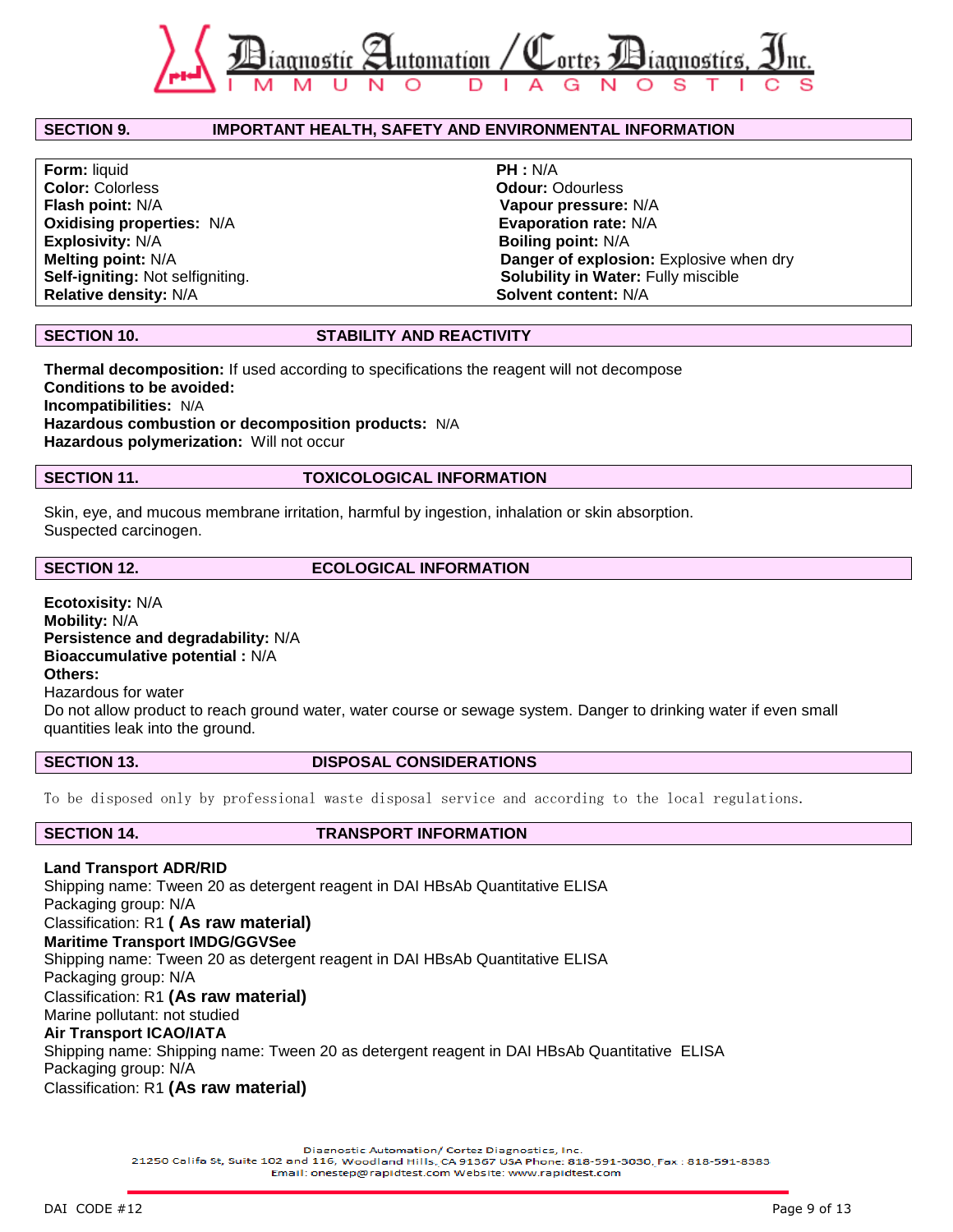agnostíc  $\approx$ utomatíon / iaonostire

# **SECTION 15.** REGULATIONS

**Code letter and hazard designation of product:** N/A

# **Risk phrases:** Explosive when dry **R1 (As raw material)**

**Safety phrases:**

S26 In case of contact with eyes, rinse immediately with plenty of water and seek medical advice.

S36/37/39 Wear suitable protective clothing, gloves and eye/face protection.

S60 This material and its container must be disposed of as hazardous waste

S 45 In case of accident or if you feel unwell, seek medical advice immediately

S 61 Avoid release to the environment

S1 Keep locked up

**National and international regulations:**

**The current regulation of China and 91/155/EC**

**Water hazard class:** Not studied.

**SECTION 16. OTHERS**

This information is based on our present state of knowledge and according to the internationally and domestically available literature. However, this MSDS shall not be used as a warranty for any specific product features. The MSDS is not a legally valid contractual relationship.

**SECTION 1. IDENTIFICATION OF SUBSTANCES /PREPARATION** 

**Component name:** Chromogen A and Chromogen B Solutions

**Catalog No.: N/A Application:** Chromogen A – substrate A reagent for color development in DAI HBsAb Qualitative ELISA **Catalog No.: N/A Application:** Chromogen B - substrate B reagent for color development in DAI HBsAb Qualitative

ELISA **Hazardous component:** Substrate A – urea hydrogen peroxide solution

Hazardous component: Substrate B - 3,3',5,5'-tetramethylbenzidine (TMB)

**SECTION 2. COMPOSITION / INFORMATION ON INGREDIENTS** 

Chromogen B: Aqueous solution; T ; Xn  $\bullet$ ; **X** (As raw material) Concentration < 0.1% CAS# 54827-17-7 **R20/21/22:** harmful by inhalation, in contact with skin and if swallowed. **R36/37/38:** irritating to eyes, respiratory system and skin. **R40:** possible risk of irreversible effects. **S 26-36/37**

Chromogen A; Aqueous solution; C; O;  $\frac{1}{2}$ ;  $\frac{1}{2}$  (As raw material) Concentration < 0.1% CAS# 7722-84-1 **R34** Causes burns; **S 3-28-36/39-45**

**SECTION 3. HAZARD IDENTIFICATION**

See section 2

**SECTION 4. FIRST AID MEASURES** 

- **EXECTER After inhalation** In case of unconsciousness place patient stably in side position for transportation.
- **After skin contact** Immediately wash with water and soap and rinse thoroughly.
- **After eye contact** Rinse opened eye for several minutes under running water.
- **After swallowing** Drink plenty of water and provide fresh air. Call for a doctor immediately.

**SECTION 5. FIRE FIGHTING MEASURES** 

**Suitable extinguishing agents:** CO<sub>2</sub>, powder or water spray. Fight larger fires with water spray or alcohol resistant foam. **Non-applicable extinguishing media:** N/A

Diagnostic Automation/ Cortez Diagnostics, Inc.

21250 Califa St, Suite 102 and 116, Woodland Hills, CA 91367 USA Phone: 818-591-3030, Fax: 818-591-8383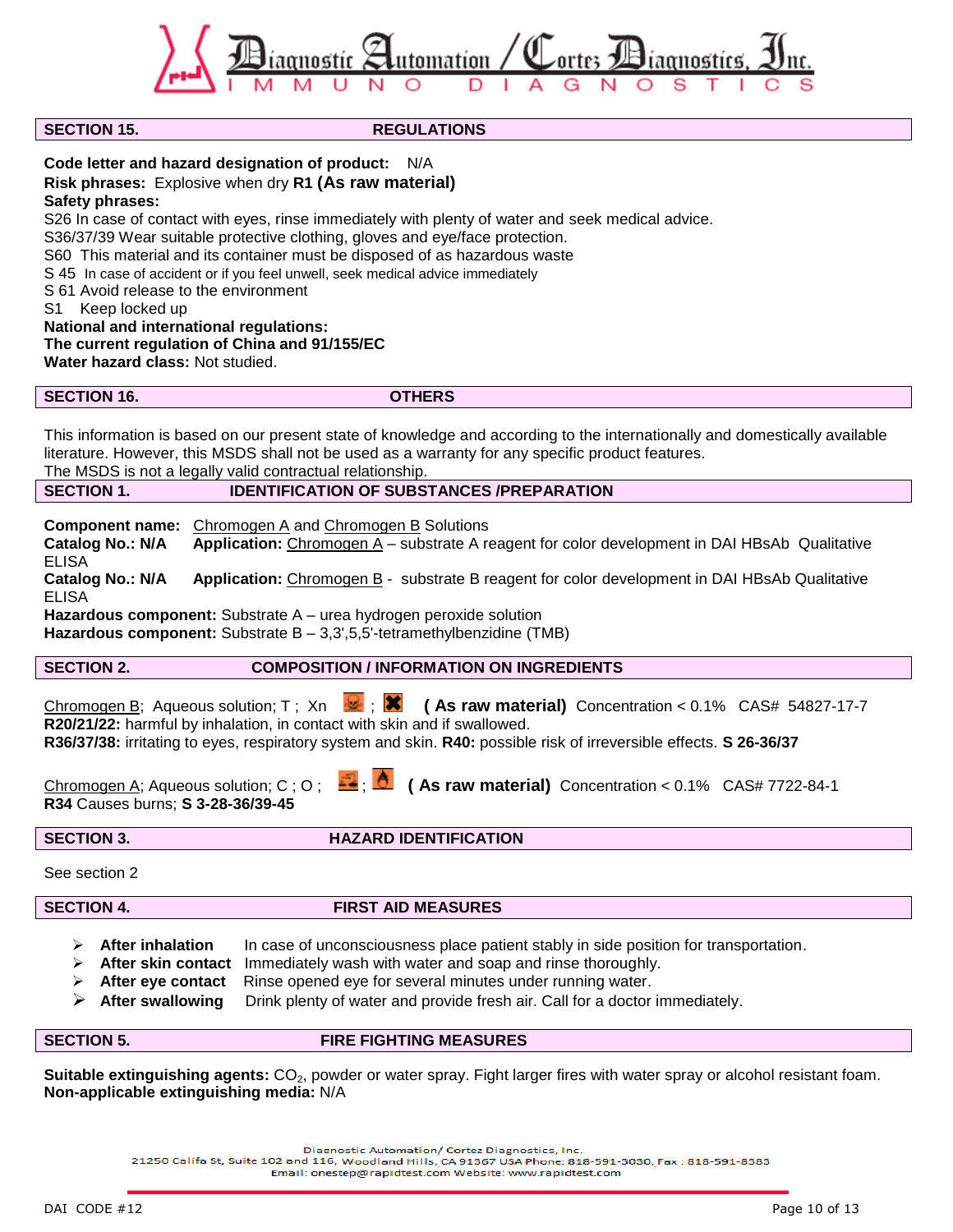

**Special exposure hazards arising from the substance or preparation itself, combustion products, resulting gases, etc.:** Due to the nature and volume of this product, the type and amount of combustion products are negligible. **Special protective equipment for fire fighters.** Not required

### **SECTION 6. ACCIDENTAL RELEASE MEASURES**

**Personal precautions:** Not required

**Environmental precautions:** No special considerations

# **Measures for cleaning**

- $\triangleright$  Absorb with liquid-binding material (sand, diatomite, acid binders, universal binders, sawdust).
- $\triangleright$  Dispose contaminated material as waste according to item 13.

### **SECTION 7.** HANDLING AND STORAGE

**Handling:**

**Information for safe handling:** No special measures required

**Information about fire - and explosion protection:** No special measures required **Storage:**

**Requirements to be met by storerooms and receptacles:** Store in cool, well-ventilated location, away from any area where fire hazard may be present.

**Information about storage in one common storage facility:** Store separately from incompatible materials. **Common storage facility:** Not special requirements

**Further information about storage conditions:** Keep vials tightly closed. Protect against physical damage. **Storage class and class according to regulation on flammable liquids:** Void

# **SECTION 8. EXPOSURE CONTROL /PERSONAL PROTECTION**

**Additional information about design of technical facilities:**

# **Ingredients with limit values that require monitoring at the workplace:**

The product does not contain any relevant quantities of materials with critical values that have to be monitored at the workplace

In case of accident or if you feel unwell, seek medical advice immediately **S45**

**Additional information:** The lists valid during the making were used as basis

**Personal protective equipment S36, S37, S39** 

### **General protective and hygienic measures**

In case of contact with the eyes, rinse immediately with plenty of water and seek medical advice

Wash hands before breaks and at the end of work

Avoid contact with the eyes **S25** and skin **S24**

# **Respiratory protection:** Not required

**Hand protection: S37** required

**Eye protection: S39** required

**S45** In case of accident or if you feel unwell, seek medical advice immediately

# **SECTION 9. IMPORTANT HEALTH, SAFETY AND ENVIRONMENTAL INFORMATION**

**Form:** liquid **PH :** Chromogen B 11.8 **Color:** Chromogen A-Colorless **Color:** Odour: Odourless **Color:** Chromogen B-Colorless **Color: Chromogen B-Colorless Flash point:** N/A **Vapour pressure:** N/A **Oxidising properties:**  $N/A$  **Evaporation rate:**  $N/A$ **Explosivity:** N/A **Boiling point:** N/A **Self-igniting:** Not selfigniting. **Solvent content:** N/A **Relative density:** N/A

Solubility in Water: Fully miscible Z1076 **Melting point:** N/A **Danger of explosion:** No explosion hazard.

Diagnostic Automation/ Cortez Diagnostics, Inc.

21250 Califa St, Suite 102 and 116, Woodland Hills, CA 91367 USA Phone: 818-591-3030, Fax: 818-591-8383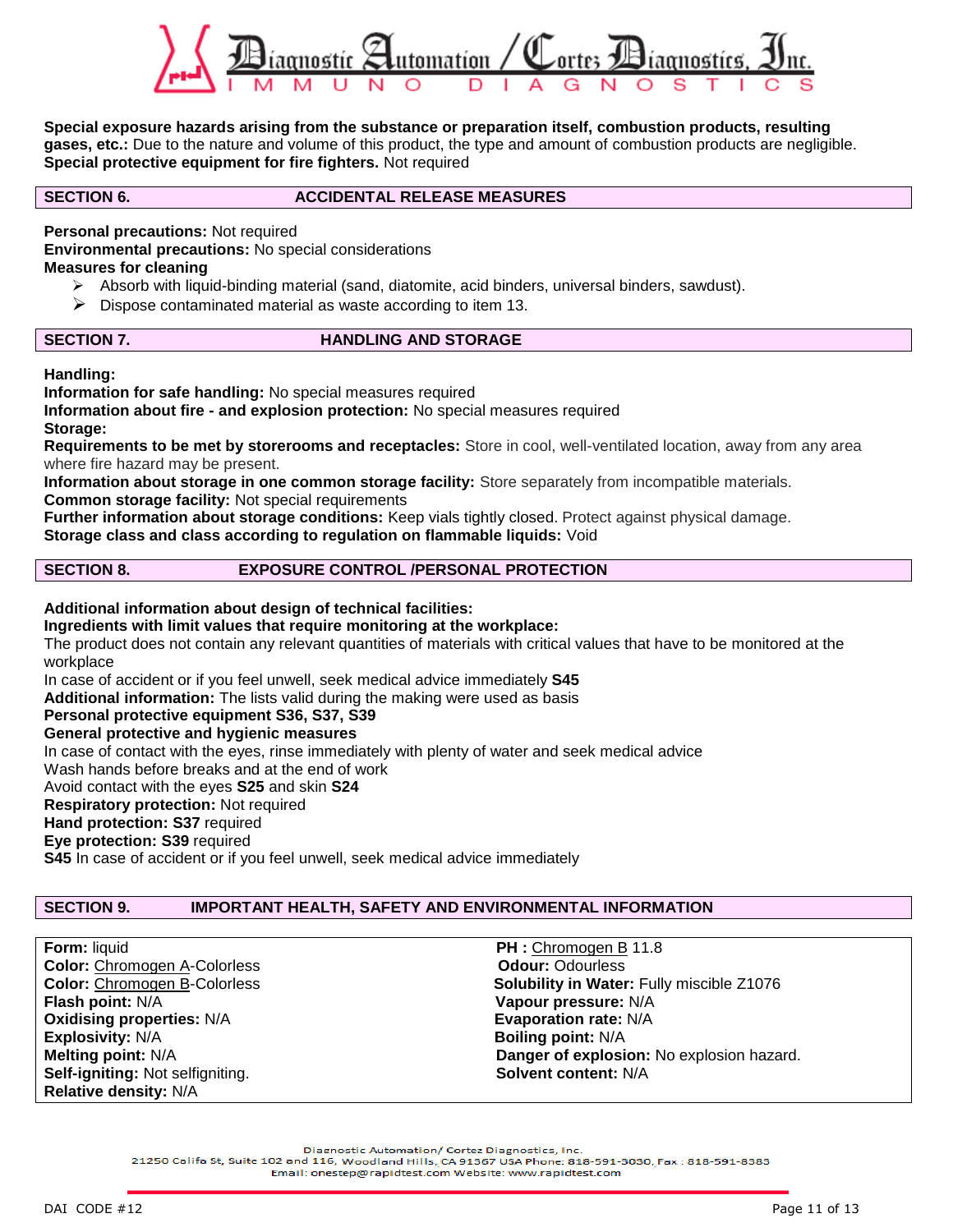

### **SECTION 10. STABILITY AND REACTIVITY**

**Thermal decomposition:** If used according to specifications the reagent will not decompose **Conditions to be avoided:** Strong oxidizers, Strong acids, Strong bases **Incompatibilities :** N/A **Hazardous combustion or decomposition products :** N/A **Hazardous polymerization:** Will not occur

### **SECTION 11. TOXICOLOGICAL INFORMATION**

#### **Acute toxicity:**

**Primary irritant or sensitization effects:**

- **On the skin:** no irritation or sensitization effects
- **On the eye:** no irritation or sensitization effects

#### **Additional toxicological information:**

When used and handled according to specifications, the products will not show any harmful effects

#### **SECTION 12.** ECOLOGICAL INFORMATION

**Ecotoxisity: N/A Mobility: N/A Persistence and degradability: N/A Bioaccumulative potential : N/A Others:** Not hazardous for water. Chromogen B -Toxic to fish and other water organisms **(As a raw material)**

**SECTION 13. DISPOSAL CONSIDERATIONS**

Can be disposed as normal waste

Clean with water and cleaning reagent

#### **SECTION 14. TRANSPORT INFORMATION**

# **Land Transport ADR/RID**

Shipping name: Chromogen A and Chromogen B Solutions as coloring reagents in DAI HBsAb Quantitative ELISA **Maritime Transport IMDG/GGVSee**

Shipping name: Chromogen A and Chromogen B Solutions as coloring reagents in DAI HBsAb Quantitative ELISA Marine pollutant: No

# **Air Transport ICAO/IATA**

Shipping name: Chromogen A and Chromogen B Solutions as coloring reagents in DAI HBsAb Quantitative ELISA

**SECTION 15.** REGULATIONS

### **Code letter and hazard designation of product:** N/A

#### **Chromogen B**

**R20/21/22:** harmful by inhalation, in contact with skin and if swallowed. **(As raw material) R36/37/38:** irritating to eyes, respiratory system and skin. **R40:** possible risk of irreversible effects. **(As raw material) S 26-36/3 (As raw material)**

### **Chromogen A**

**R34** Causes burns **(As raw material) S 3-28-36/39-45 (As raw material) National and international regulations: Water hazard class:** Not hazardous for water

Diagnostic Automation/ Cortez Diagnostics, Inc.

21250 Califa St, Suite 102 and 116, Woodland Hills, CA 91367 USA Phone: 818-591-3030, Fax: 818-591-8383